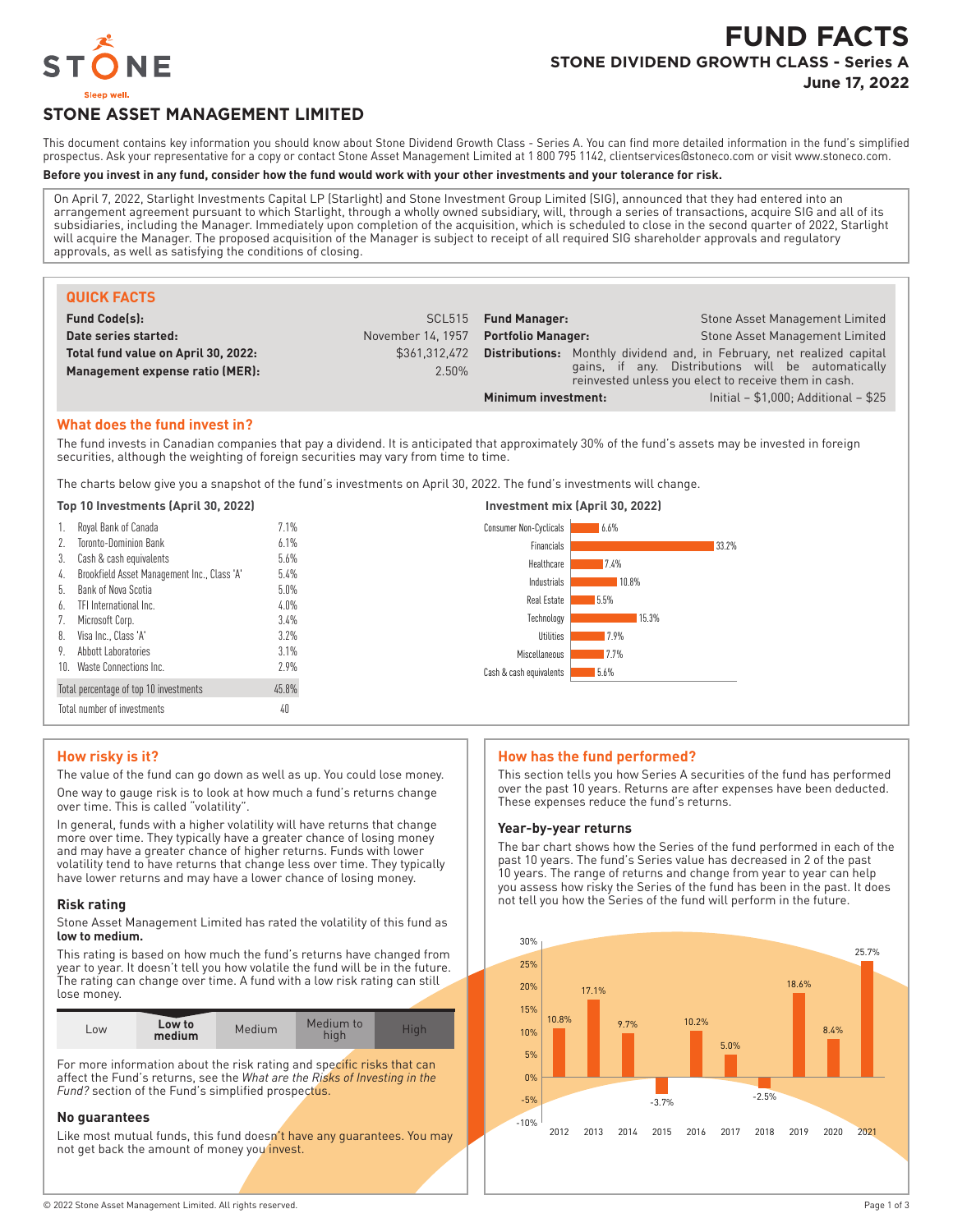

# **Best and worst 3-month returns**

This table shows the best and worst returns for Series A securities of the fund in a 3-month period over the past 10 years. The best and worst 3-month returns could be higher or lower in the future. Consider how much of a loss you could afford to take in a short period of time.

|              | Return    | 3 months ending | If you invested \$1,000 at the beginning of the period |
|--------------|-----------|-----------------|--------------------------------------------------------|
| Best return  | 10.71%    | June 30, 2020   | Your investment would rise to \$1,107.10.              |
| Worst return | $-12.46%$ | March 31, 2020  | Your investment would drop to \$875.40.                |

## **Average return**

The annual compound return of the Series of the fund was approximately 8.3% over the past 10 years. If you had invested \$1,000 in the Series of the fund 10 years ago, your investment would now be worth \$2,212.91.

# **Who is this fund for?**

## **This fund is suitable for investors:**

- Seeking capital growth and dividends
- With a mid-term to long-term investment horizon with a low to medium risk tolerance

This fund may not be suitable for investors with a short-term investment horizon.

## **A word about tax**

In general, you'll have to pay income tax on any money you make on a fund. How much you pay depends on the tax laws where you live and whether or not you hold the fund in a registered plan such as a Registered Retirement Savings Plan or a Tax-Free Savings Account. Keep in mind that if you hold your fund in a non-registered account, fund distributions are included in your taxable income, whether you get them in cash or have them reinvested. Switches of shares between classes of shares of a mutual fund corporation, including the Corporate Funds, will result in a taxable disposition of those shares at their market value. Such disposition may

result in a capital gain or capital loss for you.

# **How much does it cost?**

The following tables show the fees and expenses you could pay to buy, own and sell Series A securities of the fund.

The fees and expenses – including any commissions – can vary among series of a fund and among funds. Higher commissions can influence representatives to recommend one investment over another. Ask about other funds and investments that may be suitable for you at a lower cost.

# **1. Sales charges**

Series A is the initial sales charge option.

| <b>Sales charge option</b> | What you pay                                                       |                                         | How it works                                                                                                                                                                  |
|----------------------------|--------------------------------------------------------------------|-----------------------------------------|-------------------------------------------------------------------------------------------------------------------------------------------------------------------------------|
|                            | in percent (%)                                                     | in dollars (\$)                         |                                                                                                                                                                               |
|                            | <b>Initial sales charge</b> $\,$ 0% to 5% of the amount<br>you buy | \$0 to \$50 on every<br>\$1,000 you buy | Negotiated between you and your representative.<br>The initial sales charge is deducted from the amount you invest. It goes to<br>your representative's firm as a commission. |